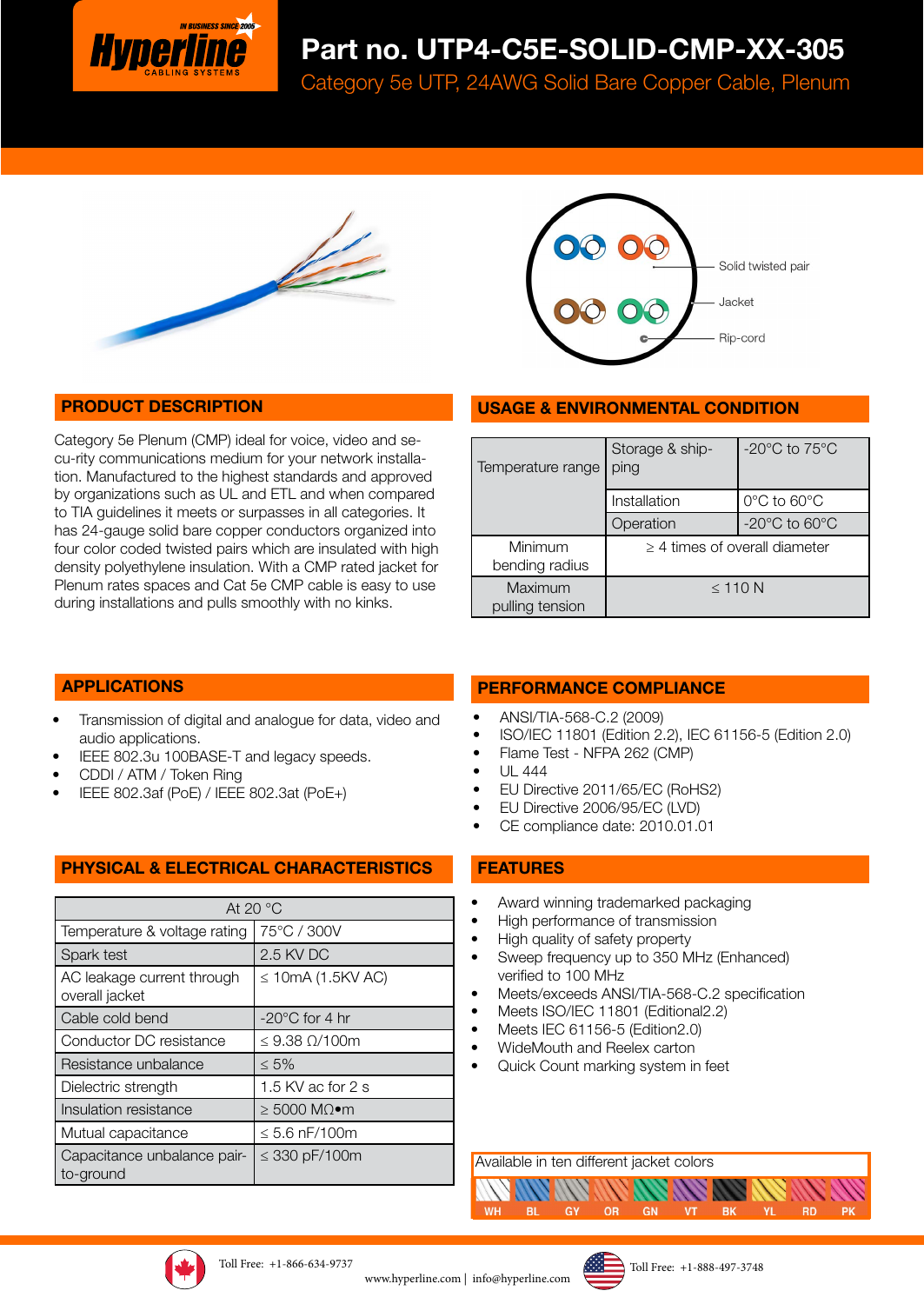# ELECTRICAL PERFORMANCE COMPARISON (At 20 °C)

|                    | <b>INSERTION LOSS</b> |                  | <b>NEXT</b>     |                  | PS.NEXT         |                  | <b>ACR</b>      |                  |
|--------------------|-----------------------|------------------|-----------------|------------------|-----------------|------------------|-----------------|------------------|
|                    | TIA-568-C.2           | <b>Hyperline</b> | TIA-568-C.2     | <b>Hyperline</b> | TIA-568-C.2     | <b>Hyperline</b> | TIA-568-C.2     | <b>Hyperline</b> |
| Frequency<br>(MHz) | Max.<br>dB/100m       | Max.<br>dB/100m  | Max.<br>dB/100m | Max.<br>dB/100m  | Max.<br>dB/100m | Max.<br>dB/100m  | Max.<br>dB/100m | Max.<br>dB/100m  |
| $\mathbf{1}$       | 2.0                   | 2.0              | 65.3            | 66.3             | 62.3            | 63.3             | 63.3            | 63.2             |
| 4                  | 4.1                   | 4.0              | 56.3            | 57.2             | 53.3            | 54.2             | 52.2            | 52.2             |
| 8                  | 5.8                   | 5.7              | 51.8            | 52.7             | 48.8            | 49.7             | 46.0            | 45.9             |
| 10                 | 6.5                   | 6.4              | 50.3            | 51.3             | 47.3            | 48.3             | 43.8            | 43.8             |
| 16                 | 8.2                   | 8.2              | 47.2            | 48.2             | 44.3            | 45.2             | 39.0            | 38.9             |
| 20                 | 9.3                   | 9.2              | 45.8            | 46.7             | 42.8            | 43.7             | 36.5            | 36.5             |
| 25                 | 1.04                  | 10.4             | 44.3            | 45.3             | 41.3            | 42.3             | 33.9            | 33.9             |
| 31.25              | 11.7                  | 11.7             | 42.9            | 43.8             | 39.9            | 40.8             | 31.2            | 31.1             |
| 62.5               | 17.0                  | 16.9             | 38.4            | 39.3             | 35.4            | 36.3             | 21.4            | 21.3             |
| 100                | 22.0                  | 21.9             | 35.3            | 36.3             | 32.3            | 33.3             | 13.3            | 13.3             |
| 155                |                       | 27.5             |                 | 33.6             |                 | 30.6             |                 | 5.1              |
| 200                |                       | 32.4             |                 | 31.7             |                 | 28.7             |                 | N.A.             |
| 250                |                       | 36.8             |                 | 30.3             |                 | 27.3             |                 | N.A.             |
| 300                |                       | 40.9             |                 | 29.1             |                 | 26.1             |                 | N.A.             |
| 350                |                       | 44.8             |                 | 28.1             |                 | 25.1             |                 | N.A.             |

|                    | PS.ACR          |                  | <b>ACRF</b>     |                  | PS.ACRF         |                  | <b>RETURN LOSS</b> |                  |
|--------------------|-----------------|------------------|-----------------|------------------|-----------------|------------------|--------------------|------------------|
|                    | TIA-568-C.2     | <b>Hyperline</b> | TIA-568-C.2     | <b>Hyperline</b> | TIA-568-C.2     | <b>Hyperline</b> | TIA-568-C.2        | <b>Hyperline</b> |
| Frequency<br>(MHz) | Max.<br>dB/100m | Max.<br>dB/100m  | Max.<br>dB/100m | Max.<br>dB/100m  | Max.<br>dB/100m | Max.<br>dB/100m  | Max.<br>dB/100m    | Max.<br>dB/100m  |
| 1                  | 60.3            | 60.2             | 63.8            | 63.8             | 60.8            | 60.8             | 20.0               | 20.0             |
| 4                  | 49.2            | 49.2             | 51.8            | 51.7             | 48.8            | 48.7             | 23.0               | 23.0             |
| 8                  | 43.0            | 42.9             | 45.7            | 45.7             | 42.7            | 42.7             | 24.5               | 24.5             |
| 10                 | 40.8            | 40.8             | 43.8            | 43.8             | 40.8            | 40.8             | 25.0               | 25.0             |
| 16                 | 36.1            | 35.9             | 39.7            | 39.7             | 36.7            | 36.7             | 25.0               | 25.0             |
| 20                 | 33.5            | 33.5             | 37.8            | 37.7             | 34.8            | 34.7             | 25.0               | 25.0             |
| 25                 | 30.9            | 30.9             | 35.8            | 35.8             | 32.8            | 32.8             | 24.3               | 24.3             |
| 31.25              | 28.2            | 28.1             | 33.9            | 33.9             | 30.9            | 30.9             | 23.6               | 23.6             |
| 62.5               | 18.4            | 18.3             | 27.9            | 27.8             | 24.9            | 24.8             | 21.5               | 21.5             |
| 100                | 10.3            | 10.3             | 23.8            | 23.8             | 20.8            | 20.8             | 20.1               | 20.1             |
| 155                |                 | 2.1              |                 | 20.2             |                 | 17.2             |                    | 18.8             |
| 200                |                 | N.A.             |                 | 17.7             |                 | 14.7             |                    | 18.0             |
| 250                |                 | N.A.             |                 | 15.8             |                 | 12.8             |                    | 17.3             |
| 300                |                 | N.A.             |                 | 14.2             |                 | 11.2             |                    | 16.7             |
| 350                |                 | N.A.             |                 | 12.              |                 | 9.9              |                    | 16.3             |

Values above 100 MHz are for information only